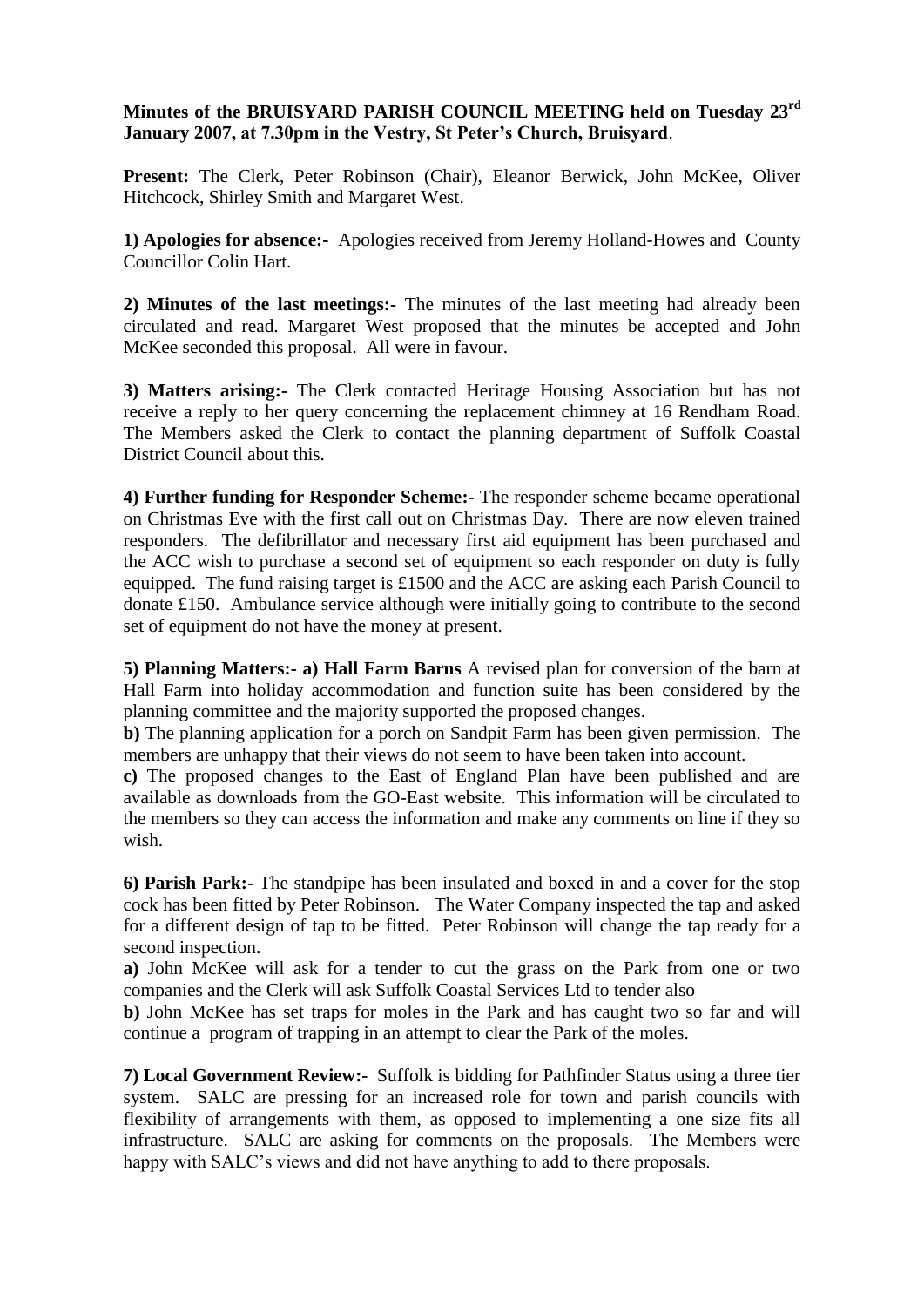**8) Financial Matters:-a)** Shirley Smith proposed that sum of £132.50 be paid to Suffolk Coastal District as a fee for the planning application for a car park next to the Park. Eleanor Berwick seconded this proposal and all agreed.

**b)** John McKee proposed that £42.30 be paid to R J Steward for cutting the hedges in the Park. Eleanor Berwick seconded this proposal and all agreed. A cheque was duly written and signed.

**c)** There has been no invoice to date from Suffolk Coastal Services Ltd. There will be an estimated 13 cuts to pay for at £25 plus vat a cut amounting to £381.87. Eleanor Berwick proposed that the invoice be paid when received. Shirley Smith seconded this proposal and all agreed.

**d**) Peter Robinson proposed that it was in order to have issued a cheque for £12.15 on  $8<sup>th</sup>$ January to Essex and Suffolk Water for the water service bill. Eleanor Berwick seconded this proposal and all agreed.

A sales invoice for £312.55 has been received from Anglian Water for sewage infrastructure charges. This is automatically issued if a new water connection has been made to premises. The Clerk contacted Anglian Water by phone pointing out that there is no sewage infrastructure in the village for any water to drain into and any surface water drains directly into the river from the Park or into the ditch running through the Park which the Council maintains. The Clerk will write a letter to the water authorities to try and obtain an exemption form this charge

**e**) John McKee proposed that it was in order to have issued a cheque for £18.86 on  $20<sup>th</sup>$ December 2006 to reimbursed Peter Robinson for the stop cock cover to the stand pipe in the Park. Margaret West seconded this proposal and all agreed.

f) Oliver Hitchcock proposed that it was in order to have issued a cheque for £83.51 on  $20<sup>th</sup>$  December 2006 to New Atlantic Country Superstore Ltd for a replacement grit bin. Shirley Smith seconded this proposal and all agreed.

g) The Suffolk Accident Rescue Service, the Disability Advice Service and Citizens Advice Bureau have asked the Parish Council for their financial support again this year. Peter Robinson proposed that each charity be granted £15 and Margaret West seconded this proposal and all agreed. Cheques were duly written and signed.

Optua, Ipswich & East Suffolk Headway and Suffolk Family Carers also asked for financial support but the members voted not to give grants to these three charities. One of the charities appeared to carry out the same functions as a charity already supported.

**8) Report from the Village Hall Committee:-** When the committee hears in January or early February if there is an invitation to apply for stage two of the Big Lottery Community Building Fund they will report to the village in a newsletter. The Committee plan to put on an exhibition of the proposed design, asking for suggestions and input from the village residents so that the needs of the end users are met.

## **9) Date of the Next Meeting :-** 20<sup>th</sup> March 2007

**10) Miscellaneous Items**:- A meeting of the Suffolk Strategic Partnership has been arranged for the area at Riverside Centre Stratford St Mary on Wednesday  $14<sup>th</sup>$  March. More information will be sent closer to the date. J McKee and Peter Robinson agreed to attend the meeting.

Patient and Public Involvement in Health Forums (PPI) will be holding meetings to try and improve health services for the local community. They wish to highlight the activities and development of the local Forums in our newsletter. The Clerk will supply the email address so they can pass on information.